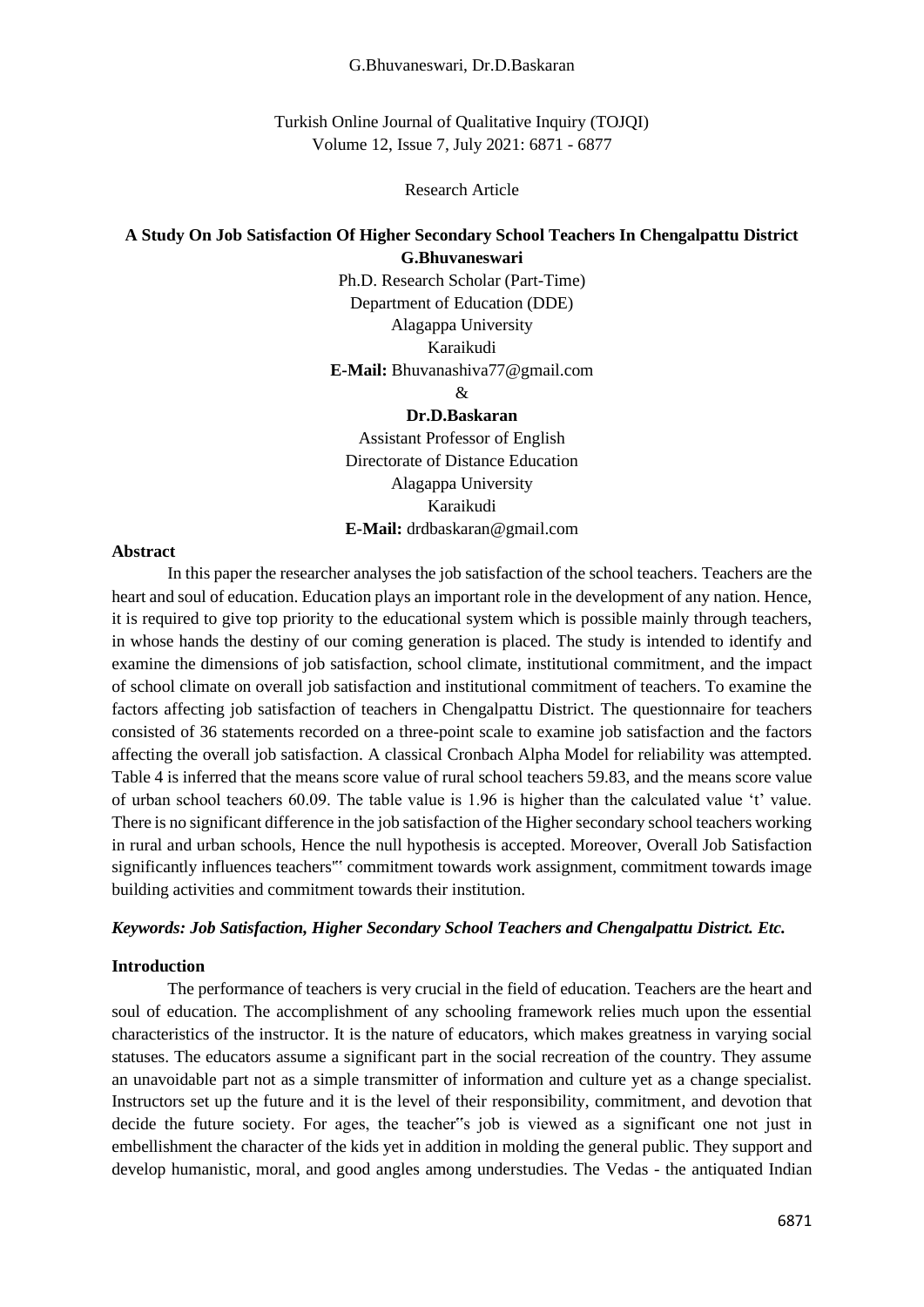writing, notice Mathru devotional bhava, Pithru devotional bhava, Acharya devotional bhava, which keep the teachers" position at standard with guardians. The then, at that point schools, the "Gurukulas', gave the information to the understudies, yet additionally produced a sensation of self-acknowledgment, self-esteem, and regard for all others. They refined their person and restrained the existences of the understudies and instructed them to live in amicability.

Job satisfaction is a complex and comprehensive concept, which can mean different things to different people. It is a greater amount of a disposition in the inside state. It very well may be related to an individual sensation of accomplishment, either subjective or quantitative. Mullins (1999) inspects work fulfillment as far as the fit between what the association requires and what the worker is looking for and as far as the fit between the thing the representative is looking for and what she/he is getting. **Significance of the Study** 

Education plays an important role in the development of any nation. Hence, it is required to give top priority to the educational system which is possible mainly through teachers, in whose hands the destiny of our coming generation is placed. Subsequently, educators who are molding our children"s future ought to perpetually have work fulfillment and institutional responsibility alongside other great characteristics. This is because an instructor is more viable in his work just when she/he is fulfilled and submitted towards her/his foundation. Occupation fulfillment and institutional responsibility are, consequently, the most extreme significant elements in making the showing calling more valuable for the country. The Education Commission (1964-66) likewise expresses that "Disappointment of the individual, anything that might be the occupation where he is locked in, brings about proficient stagnation. A disappointed educator spells debacle to the country"s future. Disappointment among the specialists is bothersome and perilous in any calling. It is simply self-destructive on the off chance that it happens in the educating calling". Thus, this investigation is attempted to know teachers "s work fulfillment and institutional responsibility. The environment of the association indispensably affects people in the working environment. A school environment with open, solid, and collegial expert associations and solid scholarly accentuation engages educators, makes standards of aggregate viability, and impacts instructor conduct. At the point when instructors accept that they can put together and execute their educating in manners that are fruitful in aiding understudies to learn, and when the school environment upholds them, educators plan more, acknowledge moral duty regarding understudy execution, are not hindered by impermanent misfortunes and act with assurance to upgrade understudy learning. See how explicit school environment ascribes impact basic educator practices that further develop instructing and learning in the study hall.

#### **Scope of the Study**

The study is intended to identify and examine the dimensions of job satisfaction, school climate, institutional commitment, and the impact of school climate on overall job satisfaction and institutional commitment of teachers. The hypothetical piece of the investigation utilizes a spellbinding technique to characterize the fundamental ideas of occupation fulfillment, authoritative environment, school environment, and hierarchical responsibility. The current examination evaluates teachers" work fulfillment in nine measurements, for example, Pay, Promotion, Supervision, Fringe Benefits, Contingent Rewards, Operating Procedures, Co-specialists, Nature of Work and Communication. To gauge the school environment, four components of the environment, viz., Collegial Leadership (CL), Professional Teacher Behavior (PTB), Achievement Press (AP), and Institutional Vulnerability (IV) are utilized. The idea of responsibility covers Commitment towards Work Assignment, Commitment towards Image Building Activities, and Commitment towards Institution. The experimental part depends on insightful examination, where the exploration instrument is introduced through an organized poll.

#### **Objectives of the Study**

1) To examine the factors affecting job satisfaction of teachers in Chengalpattu District.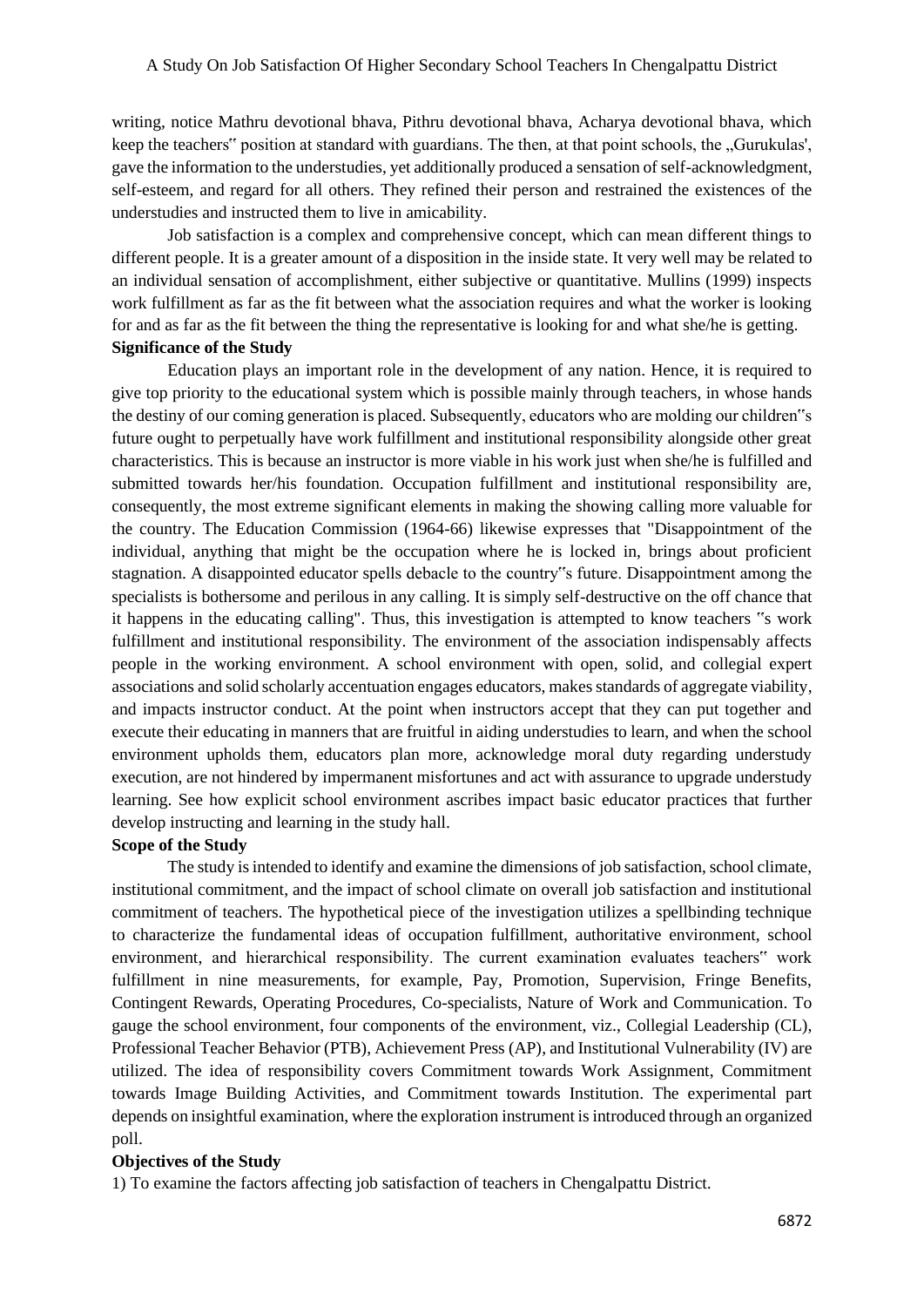2) To compare the job satisfaction of teachers working in government, aided, and unaided schools. 3) To analyze the commitment of school teachers towards their school and the works assigned.

# **Hypotheses of the Study**

1) There is no significant difference in the job satisfaction of the male and female Higher secondary school teachers.

2) There is no significant difference in the job satisfaction of the Higher secondary school teachers working in government and aided schools.

3) There is no difference in the job satisfaction of the Higher secondary school teachers working in boys' schools, girls' schools, and co-education schools.

4) There is no significant difference in the job satisfaction of the Higher secondary school teachers working in rural and urban schools.

### **Data Source**

The present study has made of higher secondary data. Primary data were collected from the selected teachers of both higher secondary and vocational higher secondary schools in Chengalpattu using a pretested questionnaire. Formal and informal interviews with the officials of the Higher Secondary teachers were made to clarify many points. The secondary data were collected from the published reports of the Reviews of various years and other published reports. Survey research using a well-structured questionnaire was adopted in this study.

### **Research Instrument**

A well-structured questionnaire was prepared with the objective of collecting all the relevant information relating to job satisfaction, school climate, and institutional commitment of selected school teachers in Chengalpattu.

### **The Population**

The statistical population of the study consists of all the teachers of higher secondary schools in three districts of Chengalpattu.

### **Pilot Study**

A Pilot study was conducted by using the preliminary questionnaire circulated among 50 teachers of various schools. The collected data from 30 respondents were studied in detail with variance reported, to incorporate changes in the preliminary questionnaire. Thus, a reliability analysis was done on the responses about job satisfaction, school climate, and institutional commitment of teachers based on 35 statements. The questionnaire for teachers consisted of 36 statements recorded on a three-point scale to examine job satisfaction and the factors affecting the overall job satisfaction. A classical Cronbach Alpha Model for reliability was attempted.

### **Sample Size**

The modified data after reliability analysis, collected from 250 respondents, were studied in detail to identify the extent of variations in the responses. It may be stated that the sample size was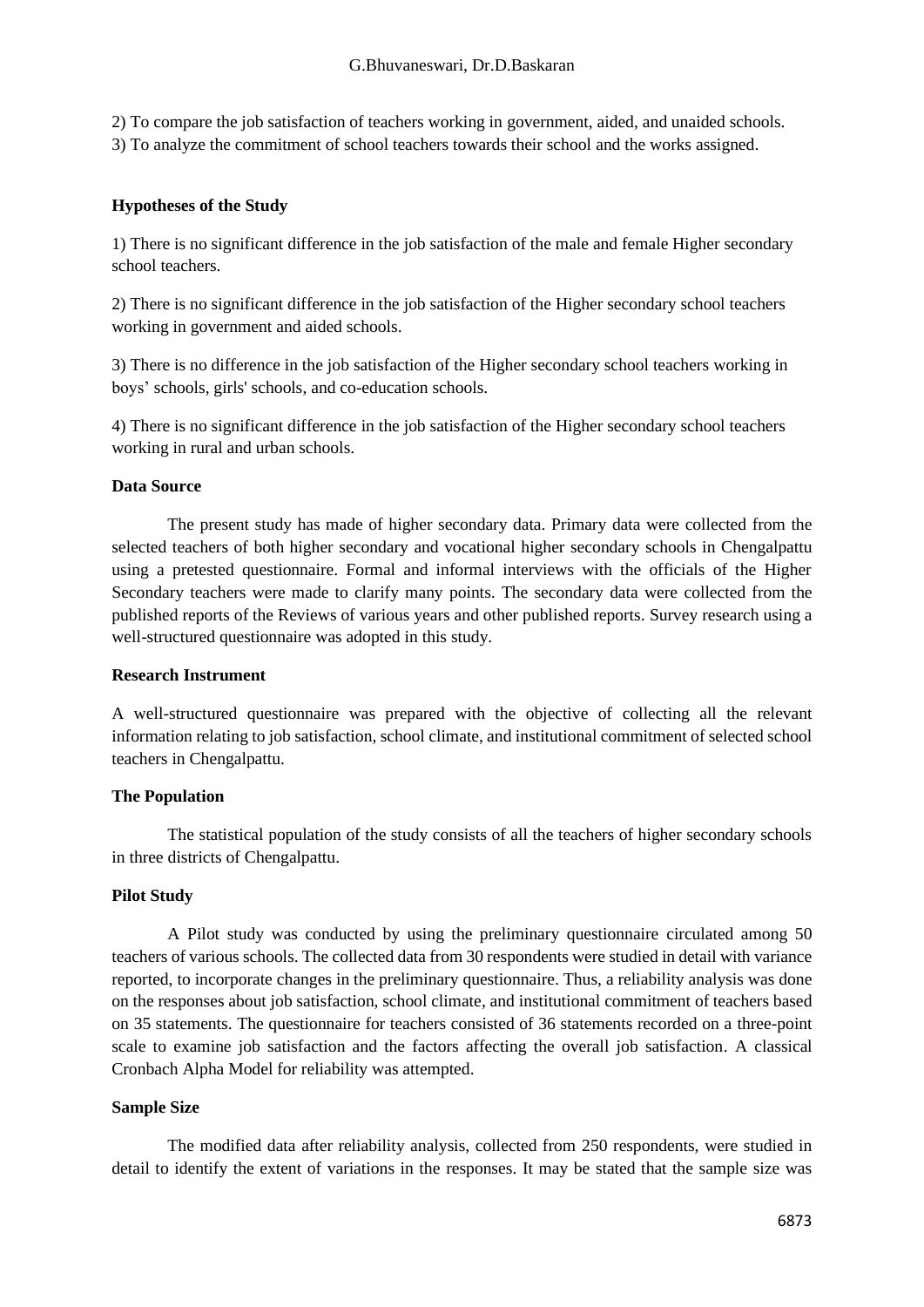A Study On Job Satisfaction Of Higher Secondary School Teachers In Chengalpattu District

proportional to the level of variation and assumed level of the error of the estimate of the population parameter of the study variable. As many as 35 statements relating to the variables affecting job satisfaction, school climate, and organizational commitment were used for determining the sample size.

### **Data Analysis**

# **Hypothesis:1**

There is no significant difference in the job satisfaction of the male and female Higher secondary school teachers

| TARLE <sub>1</sub><br>DIFFERENCE IN THE JOB SATISFACTION OF THE MALE AND FEMALE HIGHER<br><b>SECONDARY SCHOOL TEACHERS</b> |     |       |       |                      |                |  |  |
|----------------------------------------------------------------------------------------------------------------------------|-----|-------|-------|----------------------|----------------|--|--|
| Gender                                                                                                                     |     | Mean  | SD.   | Calculated 't' value | <b>Remarks</b> |  |  |
| <b>Male</b>                                                                                                                | 130 | 60.94 | 5.980 | 4.82                 |                |  |  |
| Female                                                                                                                     |     | 56.74 |       |                      |                |  |  |

(The table value at 5% level of significance is 1.96)

The above table 1 is inferred that the means score value of male teachers 60.94 and the means score value female teachers 56.74. The table value is 1.96 is lesser than the calculated value 't' value. There is a significant difference in the job satisfaction of the male and female Higher secondary school teachers, Hence the null hypothesis is rejected.

### **Hypothesis:2**

There is no significant difference in the job satisfaction of the Higher secondary school teachers working in government and aided schools

# **Table:2 DIFFERENCE IN THE JOB SATISFACTION OF THE HIGHER SECONDARY SCHOOL TEACHERS WORKING IN GOVERNMENT AND AIDED SCHOOLS**

| <b>Type of</b><br>school | N   | Mean  | SD.   | <b>Calculated Remarks</b><br>'t' value |  |
|--------------------------|-----|-------|-------|----------------------------------------|--|
| Government               | 134 | 59.09 | 7.105 | 2.53                                   |  |
| Aided                    | 116 | 60.98 | 5.737 |                                        |  |

(The table value at 5% level of significance is 1.96)

The above table 2 is inferred that the means score value of government school teachers 59.09 and the means score value aided school teachers 60.98. The table value is 1.96 is lesser than the calculated value 't' value. There is a significant difference in the job satisfaction of the Higher secondary school teachers working in government and aided schools, Hence the null hypothesis is rejected.

### **Hypothesis:3**

There is no difference in the job satisfaction of the Higher secondary school teachers working in boys' school, a Girls school and co-education schools

### **Table:3**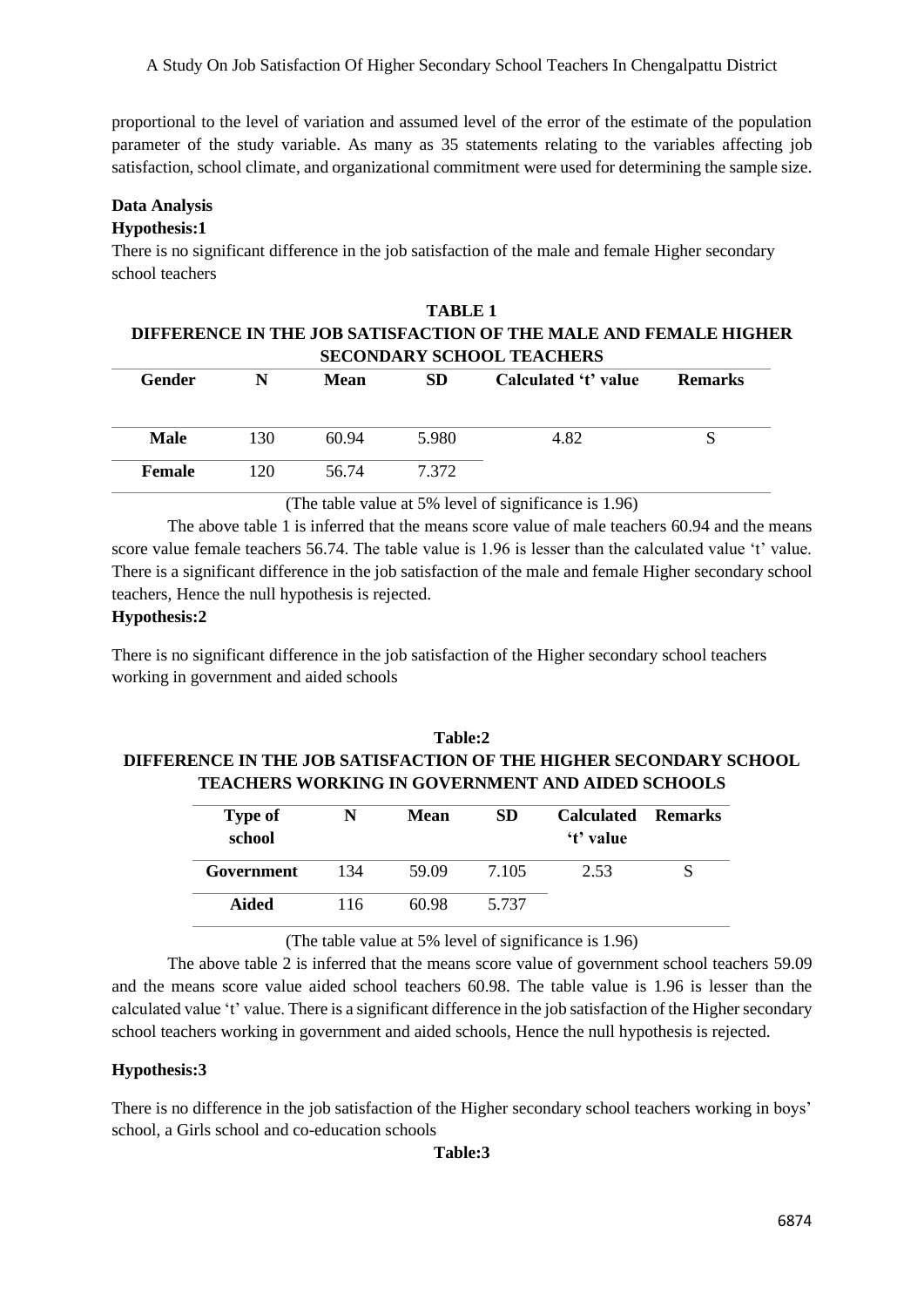|                     |             |                        | oviivvid          |                |                                |                |
|---------------------|-------------|------------------------|-------------------|----------------|--------------------------------|----------------|
| Nature of<br>school | <b>Mean</b> | Source of<br>variation | Sum of<br>squares | Mean<br>square | <b>Calculated</b><br>'F' value | <b>Remarks</b> |
|                     |             |                        |                   | variance       |                                |                |
| <b>Boys</b>         | 58.86       | <b>Between</b>         | 610.396           | 305.198        | 7.417                          | S              |
| <b>Girls</b>        | 63.31       | Within                 | 12221.55          | 41.150         |                                |                |
| <b>Co-education</b> | 59.58       |                        |                   |                |                                |                |

#### **DIFFERENCE IN THE JOB SATISFACTION OF THE HIGHER SECONDARY SCHOOL TEACHERS WORKING IN BOYS' SCHOOL, GIRLS SCHOOL AND CO-EDUCATION SCHOOLS**

The above table 3 is inferred that the means score value of boys school teachers 58.86, the means score value girls school teachers 63.31 and the means score value co-education school teachers 59.58. The table value is 1.96 is lesser than the calculated value 't' value. There is a difference in the job satisfaction of the Higher secondary school teachers working in boys' schools, a Girls schools and co-education schools, Hence the null hypothesis is rejected.

### **Hypothesis:4**

There is no significant difference in the job satisfaction of the Higher secondary school teachers working in rural and urban schools

# **Table:4 DIFFERENCE IN THE JOB SATISFACTION OF THE HIGHER SECONDARY SCHOOL TEACHERS WORKING IN RURAL AND URBAN SCHOOLS**

| <b>Residence</b> | Count | <b>Mean</b> | <b>SD</b> | <b>Calculated</b><br>'t' value | <b>Remarks</b> |
|------------------|-------|-------------|-----------|--------------------------------|----------------|
| <b>Rural</b>     | 175   | 59.83       | 6.366     | 0.348                          | <b>NS</b>      |
| <b>Urban</b>     | 75    | 60.09       | 6.687     |                                |                |

The above table 4 is inferred that the means score value of rural school teachers 59.83, and the means score value urban school teachers 60.09. The table value is 1.96 is higher than the calculated value 't' value. There is no significant difference in the job satisfaction of the Higher secondary school teachers working in rural and urban schools, Hence the null hypothesis is accepted.

### **Results and findings**

The above table 1 is inferred that the means score value of male teachers 60.94 and the means score value female teachers 56.74. The table value is 1.96 is lesser than the calculated value 't' value. There is a significant difference in the job satisfaction of the male and female Higher secondary school teachers, Hence the null hypothesis is rejected.

The above table 2 is inferred that the means score value of government school teachers 59.09 and the means score value aided school teachers 60.98. The table value is 1.96 is lesser than the calculated value 't' value. There is a significant difference in the job satisfaction of the Higher secondary school teachers working in government and aided schools, Hence the null hypothesis is rejected.

The above table 3 is inferred that the means score value of boy's school teachers 58.86, the means score value girls' school teachers 63.31 and the means score value co-education school teachers 59.58. The table value is 1.96 is lesser than the calculated value 't' value. There is a difference in the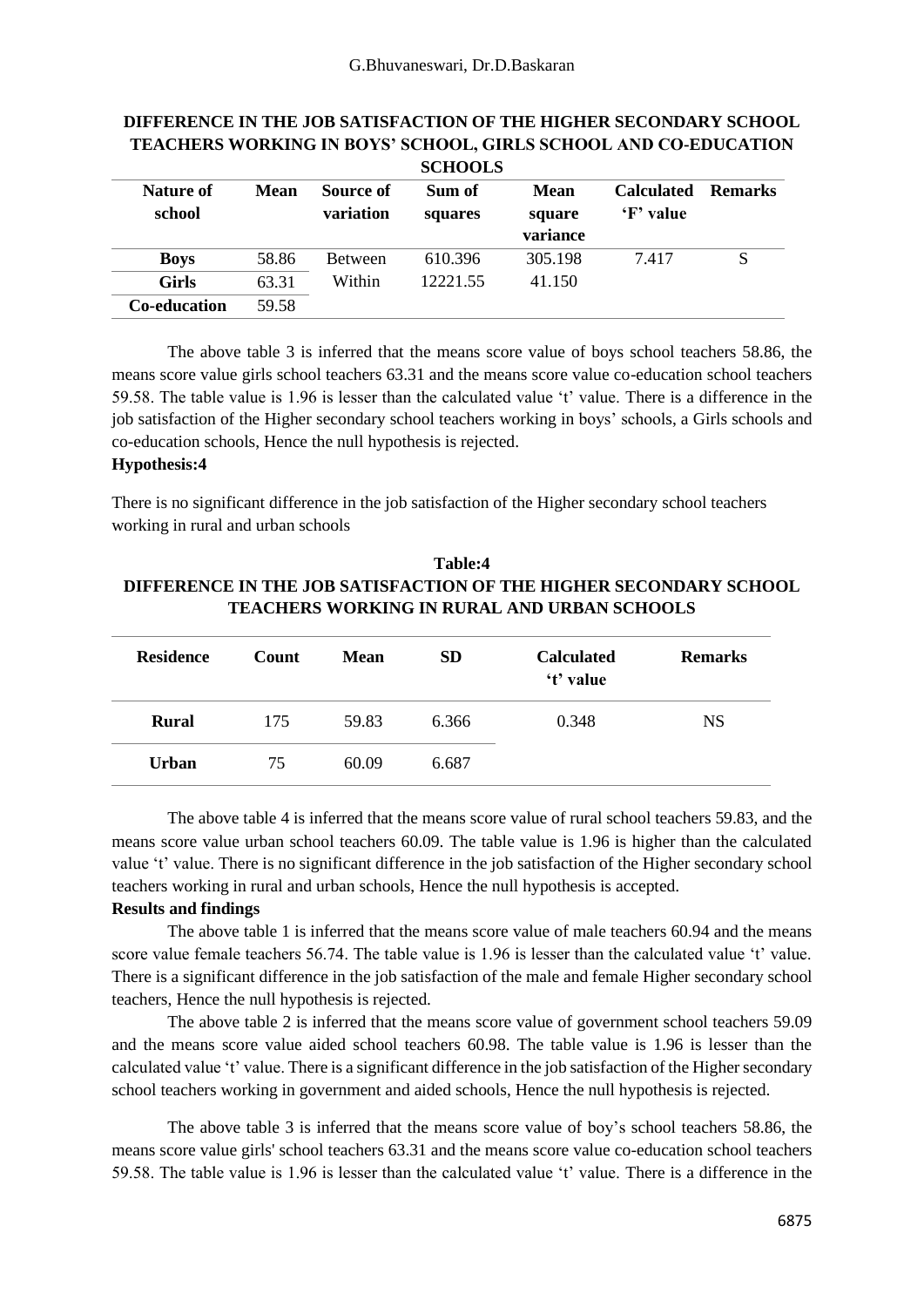#### A Study On Job Satisfaction Of Higher Secondary School Teachers In Chengalpattu District

job satisfaction of the Higher secondary school teachers working in boys' schools, a Girls schools and co-education schools, Hence the null hypothesis is rejected.

The above table 4 is inferred that the means score value of rural school teachers 59.83, and the means score value urban school teachers 60.09. The table value is 1.96 is higher than the calculated value 't' value. There is no significant difference in the job satisfaction of the Higher secondary school teachers working in rural and urban schools, Hence the null hypothesis is accepted.

# **Conclusion**

In this study, the researcher examined and analyzed the Job Satisfaction of higher secondary school teachers in Chengalpattu. It is Considering the demographic profile of the teachers selected for the study, the majority are female teachers and from rural schools. Moreover, Overall Job Satisfaction significantly influences teachers'" commitment towards work assignments, commitment towards image building activities, and commitment towards their institution.

#### **Reference**

- 1. Ajay Babu (2013) Organizational Climate as a Predictor of Teacher Effectiveness, European Academic Research, Vol I, Issue.5
- 2. Anand, S. P. (1972) School Teachers and Job Satisfaction, Teacher Education, 7, 1, Pp. 16-23.
- 3. Andy Field (2010), Discovering Statistics Using SPSSS Software, Sage Publications
- 4. Babu, R. U. M., & Kalaiyarasan, G. (2019). New Education Policy Consultation. Pros and Cons of New Educational Policy.
- 5. Babu, R. U. M., & Kalaiyarasan, G. (2020). A Study on Learning Style of Higher Secondary School Students. Education, 9(1), 163-168.
- 6. David Silverman (2010), Qualitative Research, 3 rd Edition, Sage Publications, pp 121-135.
- 7. Farkas, A & Tetrick, L. (1989) A Three Wave Longitudinal Analysis of the Causal Ordering of Job Satisfaction and Organisational Commitment in Turn Over Decisions, Journal of Applied Psychology, 47, Pp. 855-868.
- 8. Fresco, B., Kfir, D. & Nasser, F. (1997) Predicting Teacher Commitment, Teaching and Teacher Education, 13, Pp. 429-438.
- 9. George Argyous (2009) Statistics for Research-with a guide to SPSS, Sage Publications, pp. 12-58.
- 10. Gerard Guthrie (2010), Basic Research Methods- An Entry to Social Science Research, Sage Publications, pp.125-169.
- 11. Hariri Hassan (2011) Leadership Style, Decision Making Style and Teacher Job Satisfaction: an Indonesian School Context, Thesis, James Cook University, 201
- 12. Henne, D. and Locke, E. A. (1985) Job Dissatisfaction: What are Consequences, International Journal of Psychology, 20, Pp. 221- 240
- 13. Ichsan, I. Z., Rahmayanti, H., Purwanto, A., Sigit, D. V., Singh, C. K. S., & Babu, R. U. M. (2020). HOTS-AEP-COVID-19: Students knowledge and digital worksheet of ILMIZI environmental learning model. International Journal of Advanced Science and Technology, 29(6), 5231-5241.
- 14. Joseph F. Hair (2010) Multivariate Data Analysis, Pearson Publication
- 15. Mathieu, J. E. (1991) A Cross Level Non Recursive Model of Antecedents of Organisational Commitment and Job Satisfaction, Journal of Applied Psychology, 76, Pp. 607-618.
- 16. Oshagbemi, T. & Hickson, C. (1999) The Effect of age on Satisfaction of Academics with Teaching and Research, International Journal of Social Economics, 26 (5), Pp. 537-544